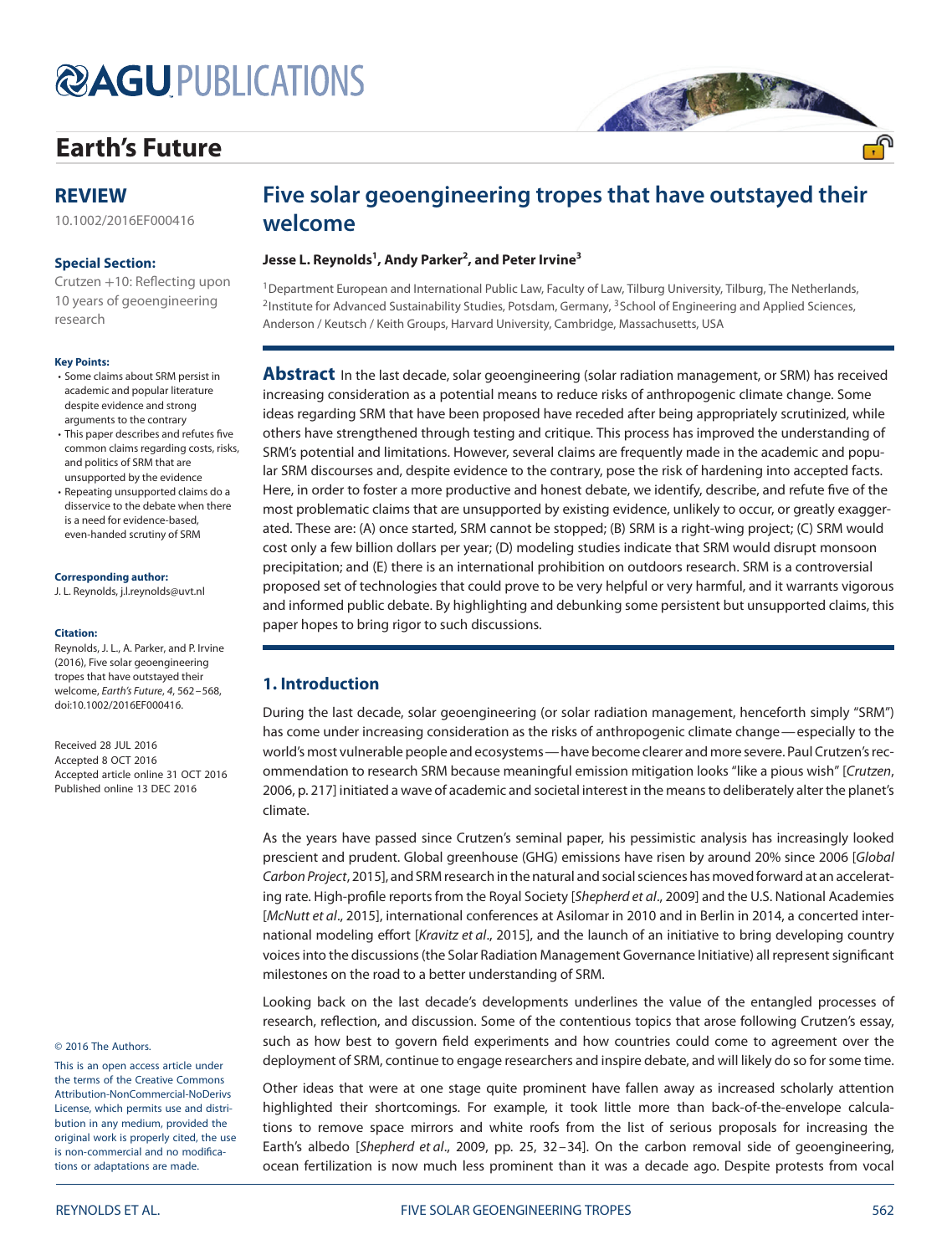activist groups, field tests were allowed to proceed and generally revealed many of the problems of the technique.

Some beliefs around potential SRM use that were once canonical have also retreated in the glare of sustained scrutiny. While it once was common to hear the claim that SRM should be thought of as a reactive response to be deployed at the onset of a global climate emergency, this idea has been challenged on numerous grounds and is losing favor [Sillmann et al., 2015]. Similarly, the suggestion that SRM could realistically be deployed by a rich individual, a private corporation, or a small country is also falling from grace as analyses indicate that nonstate or so-called "rogue" action appear to be quite unlikely [Parson, 2014, pp. 94–103].

The fact that these ideas were put forth, scrutinized, and ultimately reconsidered is a source of encouragement for those of us involved in the SRM discourse. At the same time, other claims continue to be repeated despite contrary evidence, to a point at which some of them risk hardening into apparent facts. As a result, it can sometimes be difficult to distinguish legitimate claims from those that have a weak evidence base. Here, we identify, describe and refute five of the most prominent claims that are variously unsupported by existing evidence, unlikely to occur, or simply inaccurate in order to foster a more productive and honest debate. We selected those that are asserted frequently, that are incorrect in some fundamental way, and that can be described and refuted in a few hundred words. There are others that would require substantially more space. For each, we point to one or two examples in the academic or popular literature, although many citations are possible. While it is a topic that deserves attention, we do not try to explain why these claims arose and persist.

### **2. Claim A: Once Started, SRM Cannot Be Stopped**

In her most recent bestseller, influential anticapitalist activist Naomi Klein wrote "once you start spraying material into the stratosphere to block the sun, it would basically be impossible to stop because if you did, all the warming that you had artificially suppressed by putting up that virtual sunshade would hit the planet's surface in one single tidal wave of heat" [Klein, 2014, p. 260]. Klein is not alone in this belief; she merely repeats an assertion that is common in both popular commentary and academic analysis of SRM [e.g., Brovkin et al., 2009; Goes et al., 2011].

The assertion stems from the fact that SRM would not reduce atmospheric GHG concentrations; it would only mask their warming effect by blocking some sunlight. Therefore, if SRM were to stop suddenly, temperatures would begin to rebound rapidly toward the levels they would have reached without it. Numerous studies have found that this effect—sometimes dubbed "termination shock"—could be extremely damaging for humans and ecosystems as there would be less time to adapt to the new temperatures [Matthews and Caldeira, 2007]. While the threat of termination shock is a genuine concern, it has led some commentators to claim that if SRM were ever started, it could not be stopped or that it would need to be maintained for thousands of years. Yet this claim is demonstrably incorrect as there are three ways in which SRM could be started and then stopped without incurring termination shock.

First, if SRM were only exerting a low degree of cooling, then it could be switched off suddenly without risking termination shock. Kosugi [2013] demonstrated that if the SRM cooling remained below a certain threshold, it would be hard even to detect the effects of terminating deployment against the natural variations in temperature.

Second, even a high degree of SRM cooling could be stopped without inducing termination shock if it were slowly ramped down over decades. Keith and MacMartin [2015] modeled a scenario in which SRM cooling is ramped up and then slowly ramped back down again. This resulted in a slower overall rise in global temperatures (relative to a no-SRM scenario), which stands in contrast to the rapid rise in temperatures associated with a sudden cessation of a large-scale deployment of SRM.

Third, SRM deployment of any scale could be phased out without any temperature rises at all if it coincided with the large-scale use of carbon dioxide ( $CO<sub>2</sub>$ ) removal techniques [Shepherd et al., 2009]. If CO<sub>2</sub> levels were brought down by CO<sub>2</sub> removal techniques, then the amount of SRM cooling needed to keep temperatures steady would decline, and if  $CO<sub>2</sub>$  levels were brought down sufficiently, SRM cooling would no longer be needed.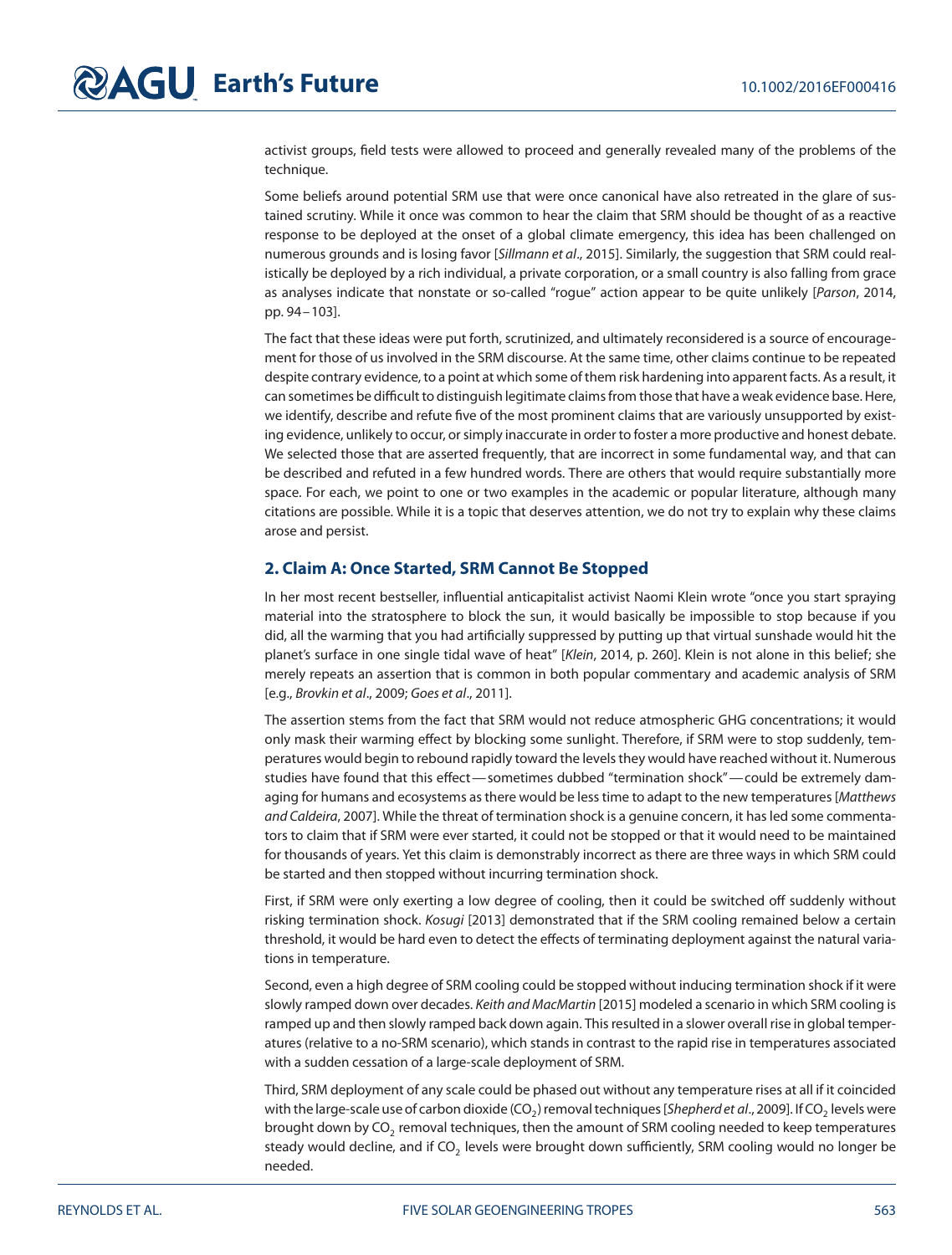Therefore, the claim that "Once you start SRM it can't be stopped" is simply not true. To be accurate, it should read "Once you start SRM and it is exerting a fairly high degree of cooling, it cannot be stopped suddenly, but could be phased out over a long period." While accurate, that is less compelling a claim.

### **3. Claim B: SRM Is a Right-Wing Project**

Some observers claim that SRM is a project of conservative political forces and has been driven by actors allied with carbon-intensive industry, the military, and climate denialism. Activist and philosopher Clive Hamilton claimed in the New York Times, "If there is such a thing as a right-wing technology, geoengineering is it." [Hamilton, 2015; see also Steffen, 2009; Klein, 2014]. This is a simple narrative that aligns well with the common perception that the climate change debate is binary and polarized. In this view, some groups and people recognize the threat of climate change and advocate for aggressive reductions of GHG emissions, while various interests aligned with the fossil fuel industry and antiregulation ideologues seek to undermine such efforts. Many of the concerned groups and people believe that SRM would undermine political support for emissions cuts, in turn extending the fossil fuel era. Concluding that advocacy of SRM research originates from climate deniers and oil executives is perhaps understandable but untrue.

Confirming this narrative requires cherry-picking anecdotal evidence from infrequent contributions by fringe conservative actors, such as one statement by former Speaker of the House Newt Gingrich [Gingrich, 2008] and single opinion columns from a staff member of the Hudson Institute [Furchtgott-Roth, 2008]. Yet one could similarly cherry-pick evidence in order to tell a story in which SRM is the project of environmental groups and the likes of the Dalai Lama [Dizikes, 2012] and Amartya Sen [SRM Science 2015, 2015], while conservative groups dismiss it, and climate denialists deride it as a "batshit crazy," "smoke and mirrors" [Watts, 2011], and a "bad idea" [Knappenberger, 2014].

An examination of the people who have actually moved SRM from the margin toward more serious consideration reveals three common characteristics. First, they have mostly spent their careers working on understanding and preventing climate change and are highly concerned about its projected negative impacts. Second, they desire emissions cuts but are pessimistic regarding the likelihood that these will actually be sufficient to prevent dangerous climate change. For example, Crutzen wrote in his influential article, "By far the preferred way to resolve the policy makers' dilemma is to lower the emissions of the greenhouse gases. However, so far, attempts in that direction have been grossly unsuccessful" [Crutzen, 2006, pp. 211–212]. Since then, all major reports from leading scientific bodies, such as the UK Royal Society and the U.S. National Academies, have made their leading recommendation or conclusion an emphasis on the primacy of emissions mitigation [Shepherd et al., 2009, p. ix; McNutt et al., 2015, p. 3]. Likewise, David Keith, the author of A Case for Climate Engineering [Keith, 2013b], supports fossil fuel divestment [Keith, 2013a]. Ken Caldeira [2012] has repeatedly said that "the only ethical path is to stop using the atmosphere as a waste dump for greenhouse gas pollution." And several large American environmental groups have cautiously supported SRM research and helped moved its serious consideration forward [Environmental Defense Fund, 2015; Frumhoff, 2015; Natural Resources Defense Council, 2015]. Third, advocates for SRM research are typically unenthusiastic about its potential development and deployment [Anshelm and Hansson, 2014]. For example, Caldeira said, "Only fools find joy in the prospect of climate engineering" [Caldeira, 2008].

Although a handful of actors on the political right have indeed voiced support for SRM, others have made clear their opposition. A similar picture is found on the left. Claims that it is a project of the right wing or the climate change denial movement are consistent with wider climate change narratives but are not supported by the evidence.

## **4. Claim C: SRM Would Cost a Few Billion Dollars Per Year**

It has become a common practice to describe SRM as "cheap" [Copenhagen Consensus Center, undated] based on studies that—very usefully—explored the direct deployment costs of stratospheric aerosol injection. These found that getting enough sulfates up to the stratosphere to curb global warming would require only a few billion U.S. dollars per year, orders of magnitude less than the costs of aggressive GHG emissions cuts [Moriyama et al., 2016]. Commentary on the "incredible economics of geoengineering" [Barrett, 2008] subsequently ran with the idea. Some speculated that private corporations or individuals might implement SRM [Victor, 2008], while Newt Gingrich welcomed the projected low cost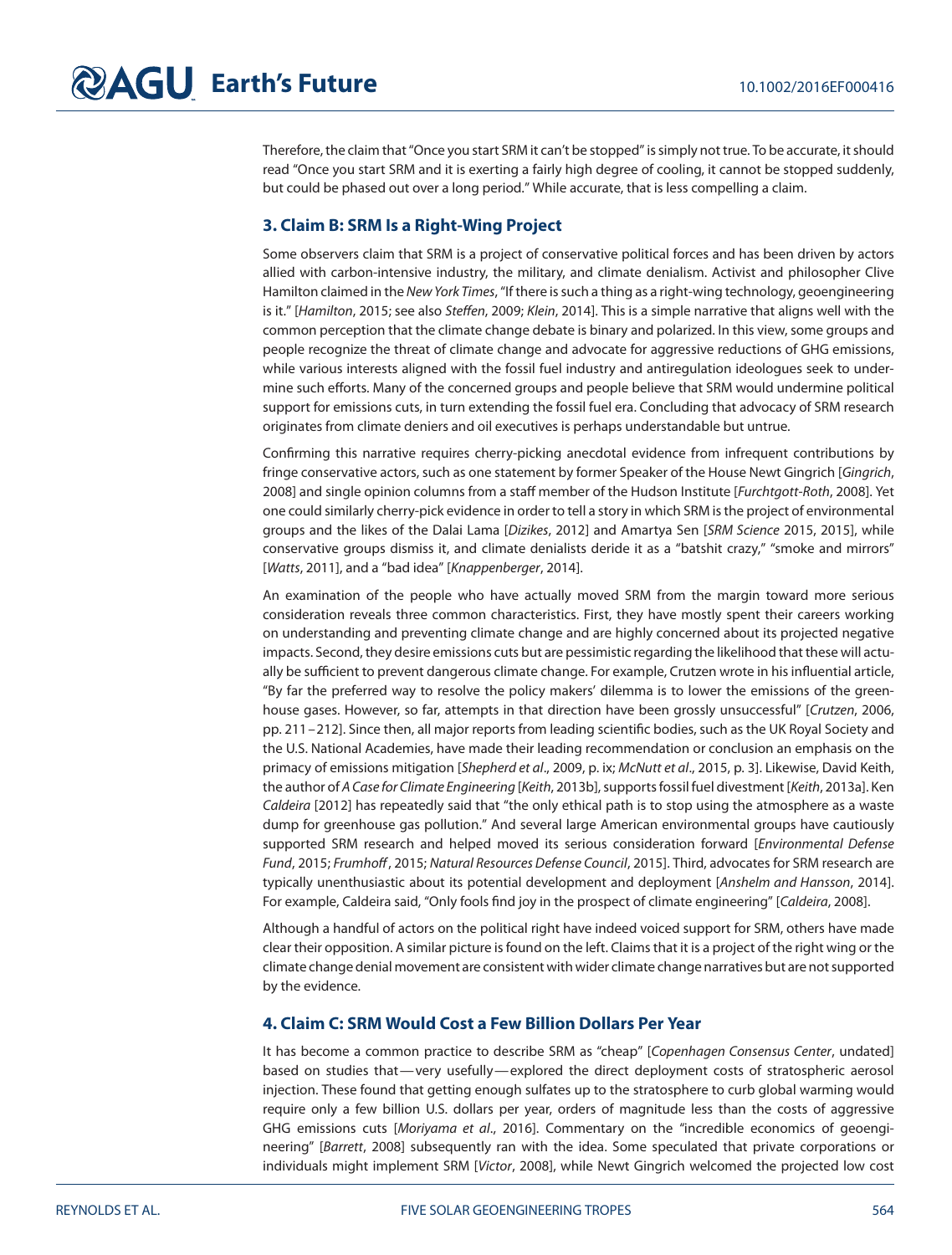[Gingrich, 2008], but the claim that SRM would only cost a few billion dollars per year does not stand up well to scrutiny.

The total costs of the SRM system would ultimately be much higher than those for the simple delivery because there would be many other items added to the bill before the final reckoning. For example, a large-scale observation and modeling effort would be needed if the deployer wanted to monitor the impacts of their climate intervention. Furthermore, high-level security would be necessary to protect the deployment infrastructure, and excess deployment capacity would be desirable "insurance" against the possibility of faulty or destroyed delivery equipment. In addition, even if SRM were to reduce net harms from climate change around the world, some areas might still experience negative environmental effects. Funds might be needed to compensate countries who claim— rightly or wrongly— that they have been harmed. Finally, it has been observed how the final costs of large public projects often balloon beyond original estimates [MacKerron, 2014]. The final bill for SRM deployment, therefore, seems likely to be substantially higher than the few billions dollars projected for delivering aerosols to the atmosphere.

# **5. Claim D: Modeling Studies Indicate That SRM Would Disrupt Monsoon Precipitation**

In a pioneering modeling study, Robock et al. [2008, p. 1] concluded, "... if there were a way to continuously inject SO2 into the lower stratosphere, it would produce global cooling." However, they went on to warn that "Both tropical and Arctic SO<sub>2</sub> injection would disrupt the Asian and African summer monsoons, reducing precipitation to the food supply for billions of people." Although the hydrological response to SRM is a legitimate source of concern, activist and media interpretations of such results are often misleading and have had a large impact on the broader public debate. Two crucial considerations are often missing from many analyses.

First, the degree of cooling from SRM and the magnitude of the associated reduction in monsoon precipitation would be a choice. Global warming is projected to increase global mean precipitation and the average precipitation in most monsoon regions, including in Asia and Africa [Tilmes et al., 2013]. Studies have consistently found that SRM deployed to offset all the warming from elevated GHG concentrations would result in a net reduction in global mean and monsoon precipitation compared to a low GHG baseline that would be roughly equal to, but opposite in, sign to the increase in precipitation that is projected under global warming. However, the level of cooling would be a choice, and if SRM were deployed to offset around half of the warming from rising GHG concentrations, then models consistently indicate that there would be no net change in global mean precipitation and little change in monsoon precipitation compared to a low GHG baseline [Irvine et al., 2010; Ricke et al., 2010; Tilmes et al., 2013]. In other words, the net reduction in monsoon precipitation is not an inevitable result of SRM deployment; it only occurs in scenarios where SRM is deployed at very large scale.

Second, reports on the effects of SRM often cite its impacts on precipitation, but that only tells half of the story. The quote above reflects an (seemingly reasonable) assumption that less rainfall would reduce water availability for people, plants, and animals. However, along with reducing precipitation, SRM would reduce evaporation, and to understand the effect on water availability, both changes in precipitation and evaporation must be considered. Furthermore, at elevated  $CO<sub>2</sub>$  concentrations, plants will use water more efficiently and grow faster if other constraints allow [Franks et al., 2013]. Taking these factors together, climate model studies of SRM deployment in which many regions show a reduction in rainfall also show an *increase* in river flow as reductions in evaporation and transpiration more than offset the changes in rainfall [Kravitz et al., 2013; Glienke et al., 2015].

As climate change risks are the reason for considering SRM, the benefits and risks of deploying it can only be sensibly evaluated against those of not deploying it. At this early stage, we have far too little evidence to conclude how SRM might affect a range of climate risks, such as on water availability. However, contrary to many media reports, modeling studies have consistently indicated that SRM could significantly reduce the disruptions to temperature and precipitation but that it cannot eliminate these changes [Boucher et al., 2013].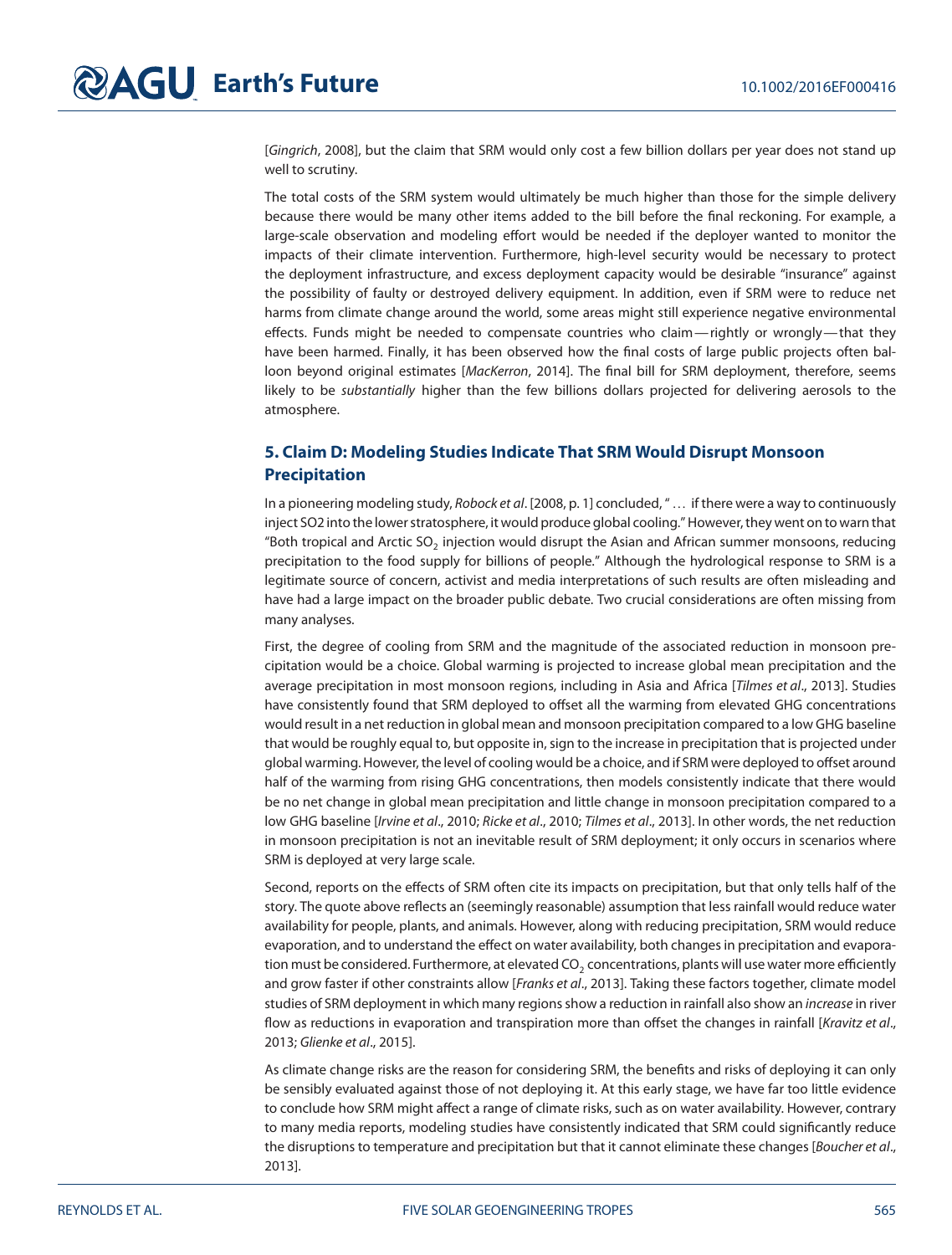### **6. Claim E: There Is an International Prohibition on Outdoors Research**

Some writers assert that outdoor SRM activities would violate international law. Most often, they claim that it is subject to a legally binding international moratorium [Friends of the Earth, 2015], sometimes going so far as to refer to a "ban" [Tollefson, 2010]. This generally refers to a decision taken by the Conference of Parties to the Convention on Biological Diversity (CBD) [Secretariat of the Convention on Biological Diversity, 2010]. However, an assertion of a binding international moratorium or ban on outdoor SRM research is inaccurate on several counts.

First, CBD decision X/33, as well as the its 2012 decision XI/20, are hortatory, not binding. The former merely "invites Parties… to consider" not allowing SRM activities that would (significantly, adversely) affect biodiversity until three criteria are met: (1) an adequate scientific basis, (2) consideration of risks, and (3) scientific justification. Furthermore, the decision also indicates that it applies only in the absence of adequate regulation. That is, under certain circumstances, outdoor geoengineering activities—even those that would affect biodiversity—would be consistent with the decision.

Second, the assertion of a moratorium on outdoor research misreads the text of the CBD decision. One of the authors of this essay, Andy Parker, was present for all 14 h of geoengineering side negotiations at the 2010 Conference of Parties. It was clear that the delegates were not agreeing on a moratorium on outdoor research as evidenced by X/33's references to two specific articles of the CBD. Article 14 was invoked to clarify that, where geoengineering activities do not have significant adverse impacts on biodiversity, they are covered neither by Convention nor the decision. Article 3 was noted to remind parties that they must notify and consult with potentially affected states in the event that their planned activities may have transboundary impacts.

Third, assertions of a research moratorium at the CBD ignore that the decision explicitly states that small-scale research may proceed, providing that environmental impact assessments are conducted.

Finally, such conferences of parties do not have the power to create binding international law. That is limited to treaties and the recurring customary behavior of states.

Ultimately, the statement is a moderate and welcome expression of caution from the parties to the CBD. Indeed, the CBD institutions acknowledge it as such, calling it a "non-binding normative framework" in a report [Secretariat of the Convention on Biological Diversity, 2012, p. 106].

#### **7. Conclusion**

In the decade since Crutzen's seminal paper, research, discussion, and critical reflection on SRM have flourished. This process has been fruitful. In some cases, it has generated promising new ideas for how SRM might be developed, delivered, or governed. In other cases, equally desirably, it has exposed the problems with ideas that were once frequently accepted. Winnowing out the weaker ideas has been crucial for improving the quality of debate while increasing the chances that the thorny issue of SRM can be handled prudently—whether ultimately it is implemented or rejected.

This process is, of course, imperfect, and there are still inaccurate notions about SRM that have obstinately outstayed their welcome, even though they are unsupported by the evidence or even demonstrably untrue. This paper identifies, describes, and refutes five common but problematic claims that linger in SRM analysis. Due to space limitations, it did not consider how and why the claims arose and persist. However, research into this—and into why the most persistent and inaccurate claims seem to predominantly support arguments against SRM—would be both fruitful and welcome.

There are many strong arguments for the expansion of SRM research and development and many legitimate concerns about its implications. The debate around SRM must be well informed, and scrutiny should be fair. Wherever the claims listed here appear in commentary, they undermine debate by misinforming it. Discussion and reflection need to distinguish legitimate concerns from those that are fundamentally incorrect. At this stage, it remains unclear whether SRM will prove to be a useful tool in the fight against climate change. Regardless, the sooner that such SRM myths are dispelled, the sooner that the discourse can move on to consideration of SRM's genuine potential benefits and risks.

#### **Acknowledgments**

The authors thank the editors of the special issue and two anonymous reviewers. The article originated at the Solar Geoengineering Research Residency at Harvard University, which was made possible through the support of the Fund for Innovative Climate and Energy Research. The authors report no conflicts of interest.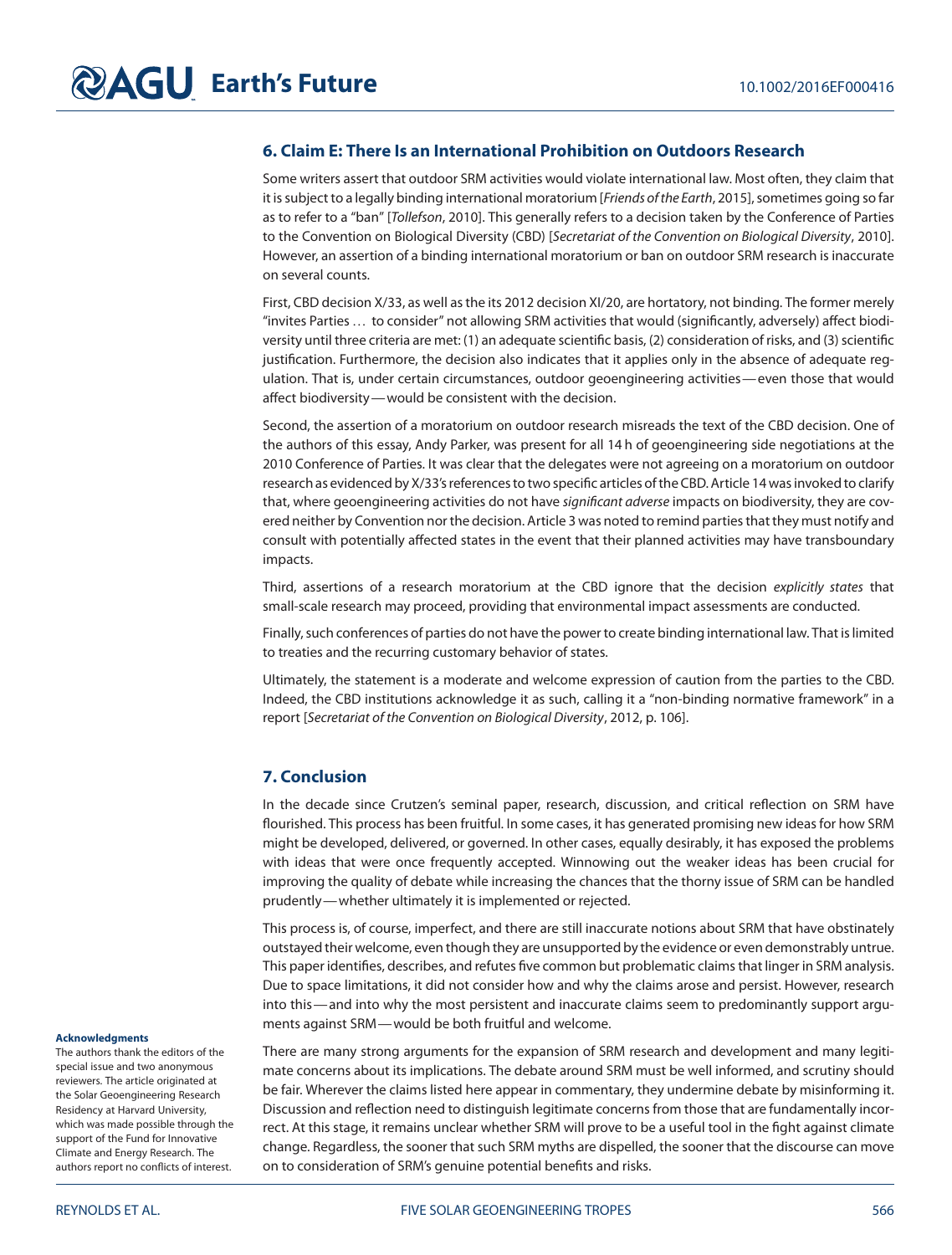#### **References**

- Anshelm, J., and A. Hansson (2014), Battling Promethean dreams and Trojan horses: Revealing the critical discourses of geoengineering, Energy Res. Soc. Sci., 2, 135–144, doi[:10.1016/j.erss.2014.04.001.](http://dx.doi.org/info:doi/10.1016/j.erss.2014.04.001)
- Barrett, S. (2008), The incredible economics of geoengineering, Environ. Resour. Econ., 39(1), 45–54, doi[:10.1007/s10640-007-9174-8.](http://dx.doi.org/info:doi/10.1007/s10640-007-9174-8)
- Boucher , et al. (2013), Clouds and Aerosols. In: Climate Change 2013: The Physical Science Basis. Contribution of Working Group I to the Fifth Assessment Report of the Intergovernmental Panel on Climate Change, T. F. Stocker, D. Qin, G.-K. Plattner, M. Tignor, S. K. Allen, J. Boschung, A. Nauels, Y. Xia, V. Bex, and P. M. Midgley (eds.), Cambridge University Press, Cambridge, United Kingdom and New York, NY, USA.
- Brovkin, V., V. Petoukhov, M. Claussen, E. Bauer, D. Archer, and C. Jaeger (2009), Geoengineering climate by stratospheric sulfur injections: Earth system vulnerability to technological failure, Clim. Change, 92(3), 243–259, doi[:10.1007/s10584-008-9490-1.](http://dx.doi.org/info:doi/10.1007/s10584-008-9490-1)
- Caldeira, K. (2008), We should plan for the worst-case climate scenario. [Available at [http://thebulletin.org/has-time-come](http://thebulletin.org/has-time-come-geoengineering/we-should-plan-worst-case-climate-scenario)[geoengineering/we-should-plan-worst-case-climate-scenario\]](http://thebulletin.org/has-time-come-geoengineering/we-should-plan-worst-case-climate-scenario).
- Caldeira, K. (2012), Must-Read Caldeira: 'The only ethical path is to stop using the atmosphere as a waste dump for greenhouse gas pollution'. [Available at [http://thinkprogress.org/climate/2012/04/15/462803/caldeira-only-ethical-path-is-to-stop-using-the](http://thinkprogress.org/climate/2012/04/15/462803/caldeira-only-ethical-path-is-to-stop-using-the-atmosphere-as-a-waste-dump-for-greenhouse-gas-pollution/)[atmosphere-as-a-waste-dump-for-greenhouse-gas-pollution/\]](http://thinkprogress.org/climate/2012/04/15/462803/caldeira-only-ethical-path-is-to-stop-using-the-atmosphere-as-a-waste-dump-for-greenhouse-gas-pollution/).
- Copenhagen Consensus Center. (Undated), Press release: "Fix the climate: Climate engineering assessment, Bickel Lane." [Available at [http://www.copenhagenconsensus.com/publication/fix-climate-climate-engineering-assessment-bickel-lane\]](http://www.copenhagenconsensus.com/publication/fix-climate-climate-engineering-assessment-bickel-lane).
- Crutzen, P. J. (2006), Albedo enhancement by stratospheric sulfur injections: A contribution to resolve a policy dilemma? Clim. Change, 77(3), 211–220, doi[:10.1007/s10584-006-9101-y.](http://dx.doi.org/info:doi/10.1007/s10584-006-9101-y)
- Dizikes, P. (2012), At MIT, Dalai Lama calls for better stewardship of Earth's resources. [Available at [http://news.mit.edu/2012/dalai-lama](http://news.mit.edu/2012/dalai-lama-visits-1016)[visits-1016\]](http://news.mit.edu/2012/dalai-lama-visits-1016).
- Environmental Defense Fund. (2015), Press release: "Our position on geoengineering." [Available at [http://www.edf.org/climate/our](http://www.edf.org/climate/our-position-geoengineering)[position-geoengineering\]](http://www.edf.org/climate/our-position-geoengineering).
- Franks, P. J., et al. (2013), Sensitivity of plants to changing atmospheric CO<sub>2</sub> concentration: From the geological past to the next century, New Phytol., 197(4), 1077–1094, doi[:10.1111/nph.12104.](http://dx.doi.org/info:doi/10.1111/nph.12104)
- Friends of the Earth. (2015), Press Release: "Geoengineering: Unjust, unproven and risky." [Available at [http://www.foe.org/news/](http://www.foe.org/news/archives/2015-02-geoengineering-unjust-unproven-and-risky) [archives/2015-02-geoengineering-unjust-unproven-and-risky\]](http://www.foe.org/news/archives/2015-02-geoengineering-unjust-unproven-and-risky).
- Frumhoff, P. (2015), Reflecting Sunlight to cool earth: The NAS weighs controversial measures in new report. [Available at [http://blog](http://blog.ucsusa.org/peter-frumhoff/reflecting-sunlight-to-cool-earth-new-nas-report-weighs-controversial-measures-623) [.ucsusa.org/peter-frumhoff/reflecting-sunlight-to-cool-earth-new-nas-report-weighs-controversial-measures-623\]](http://blog.ucsusa.org/peter-frumhoff/reflecting-sunlight-to-cool-earth-new-nas-report-weighs-controversial-measures-623). Furchtgott-Roth, D. (2008), Geoengineering, New York Sun, 2 Jul.
- Gingrich, N. (2008), Stop the green pig: Defeat the Boxer-Warner-Lieberman green pork bill capping american jobs and trading America's future. [Available a[t http://humanevents.com/2008/06/03/stop-the-green-pig-defeat-the-boxerwarnerlieberman-green-pork-bill](http://humanevents.com/2008/06/03/stop-the-green-pig-defeat-the-boxerwarnerlieberman-green-pork-bill-capping-american-jobs-and-trading-americas-future/)[capping-american-jobs-and-trading-americas-future/\]](http://humanevents.com/2008/06/03/stop-the-green-pig-defeat-the-boxerwarnerlieberman-green-pork-bill-capping-american-jobs-and-trading-americas-future/).
- Glienke, S., P. J. Irvine, and M. G. Lawrence (2015), The impact of geoengineering on vegetation in experiment G1 of the Geoengineering Model Intercomparison Project (GeoMIP), J. Geophys. Res. Atmos., 120(19), 10196–10213, doi[:10.1002/2015JD024202.](http://dx.doi.org/info:doi/10.1002/2015JD024202)
- Global Carbon Project. (2015), Carbon budget and trends 2015. [Available at [http://www.globalcarbonproject.org/carbonbudget\]](http://www.globalcarbonproject.org/carbonbudget). Goes, M., N. Tuana, and K. Keller (2011), The economics (or lack thereof) of aerosol geoengineering, Clim. Change, 109(3–4), 719, doi[:10.1007/s10584-010-9961-z.](http://dx.doi.org/info:doi/10.1007/s10584-010-9961-z)
- Hamilton, C. (2015), The risks of climate engineering, New York Times, 12 Feb, A29.
- Irvine, P. J., A. Ridgwell, and D. J. Lunt (2010), Assessing the regional disparities in geoengineering impacts, Geophys. Res. Lett., 37(18), L18702, doi[:10.1029/2010gl044447.](http://dx.doi.org/info:doi/10.1029/2010gl044447)
- Keith, D. (2013a), The fossil fuel divestment movement can succeed where politics failed. [Available at [https://www.bostonreview.net/](https://www.bostonreview.net/blog/david-keith-fossil-fuel-university-endowment-divestment) [blog/david-keith-fossil-fuel-university-endowment-divestment\]](https://www.bostonreview.net/blog/david-keith-fossil-fuel-university-endowment-divestment).
- Keith, D. (2013b), A Case for Climate Engineering, Boston Review Books, Boston, Mass.
- Keith, D. W., and D. G. MacMartin (2015), A temporary, moderate and responsive scenario for solar geoengineering, Nat. Clim. Change, 5(3), 201–206, doi[:10.1038/nclimate2493.](http://dx.doi.org/info:doi/10.1038/nclimate2493)
- Klein, N. (2014), This Changes Everything: Capitalism vs. the Climate, Simon & Schuster, New York.
- Knappenberger, P. C. C. (2014), Geo-engineering the climate? A geo-bad idea. [Available at [http://www.cato.org/blog/geo-engineering](http://www.cato.org/blog/geo-engineering-climate-geo-bad-idea)[climate-geo-bad-idea\]](http://www.cato.org/blog/geo-engineering-climate-geo-bad-idea).
- Kosugi, T. (2013), Fail-safe solar radiation management geoengineering, Mitig. Adapt. Strategies Global Change, 18(8), 1141–1166, doi[:10.1007/s11027-012-9414-2.](http://dx.doi.org/info:doi/10.1007/s11027-012-9414-2)
- Kravitz, B., et al. (2013), An energetic perspective on hydrological cycle changes in the Geoengineering Model Intercomparison Project (GeoMIP), J. Geophys. Res. Atmos., 118(23), 13,087–13,102, do[i:10.1002/2013JD020502.](http://dx.doi.org/info:doi/10.1002/2013JD020502)
- Kravitz, B., et al. (2015), The geoengineering model intercomparison project phase 6 (GeoMIP6): Simulation design and preliminary results, Geosci. Model Dev., 8(10), 3379–3392, doi[:10.5194/gmdd-8-4697-2015.](http://dx.doi.org/info:doi/10.5194/gmdd-8-4697-2015)
- MacKerron, G. (2014), Costs and economics of geoengineering, Clim. Geoeng. Govern. Working Paper Series. [Available at [http://www](http://www.geoengineering-governance-research.org/perch/resources/workingpaper13mackerroncostsandeconomicsofgeoengineering.pdf) [.geoengineering-governance-research.org/perch/resources/workingpaper13mackerroncostsandeconomicsofgeoengineering.pdf\]](http://www.geoengineering-governance-research.org/perch/resources/workingpaper13mackerroncostsandeconomicsofgeoengineering.pdf).
- Matthews, H. D., and K. Caldeira (2007), Transient climate-carbon simulations of planetary geoengineering, Proc. Natl. Acad. Sci. U. S. A., 104(24), 9949–9954, doi[:10.1073/pnas.0700419104.](http://dx.doi.org/info:doi/10.1073/pnas.0700419104)
- McNutt, M. K., et al. (2015), Climate Intervention: Reflecting Sunlight to Cool Earth, National Academies Press, Washington, D. C. Moriyama, R., M. Sugiyama, A. Kurosawa, K. Masuda, K. Tsuzuki, and Y. Ishimoto (2016) ,The cost of stratospheric climate engineering
	- revisited', Mitigation and Adaptation Strategies for Global Change, doi[:10.1007/s11027-016-9723-y.](http://dx.doi.org/info:doi/10.1007/s11027-016-9723-y)
- Natural Resources Defense Council. (2015), Press release: "Geoengineering: Research is prudent, but no substitute for carbon pollution cuts." [Available at [http://www.nrdc.org/media/2015/150210\]](http://www.nrdc.org/media/2015/150210).
- Parson, E. A. (2014), Climate engineering in global climate governance: Implications for participation and linkage, Transnat. Environ. Law, 3(1), 89–110, doi[:10.1017/S2047102513000496.](http://dx.doi.org/info:doi/10.1017/S2047102513000496)
- Ricke, K. L., M. G. Morgan, and M. R. Allen (2010), Regional climate response to solar-radiation management, Nat. Geosci., 3(8), 537–541, doi[:10.1038/ngeo915.](http://dx.doi.org/info:doi/10.1038/ngeo915)
- Robock, A., L. Oman, and G. L. Stenchikov (2008), Regional climate responses to geoengineering with tropical and Arctic SO<sub>2</sub> injections, J. Geophys. Res., 113(D16), D16101, doi[:10.1029/2008jd010050.](http://dx.doi.org/info:doi/10.1029/2008jd010050)